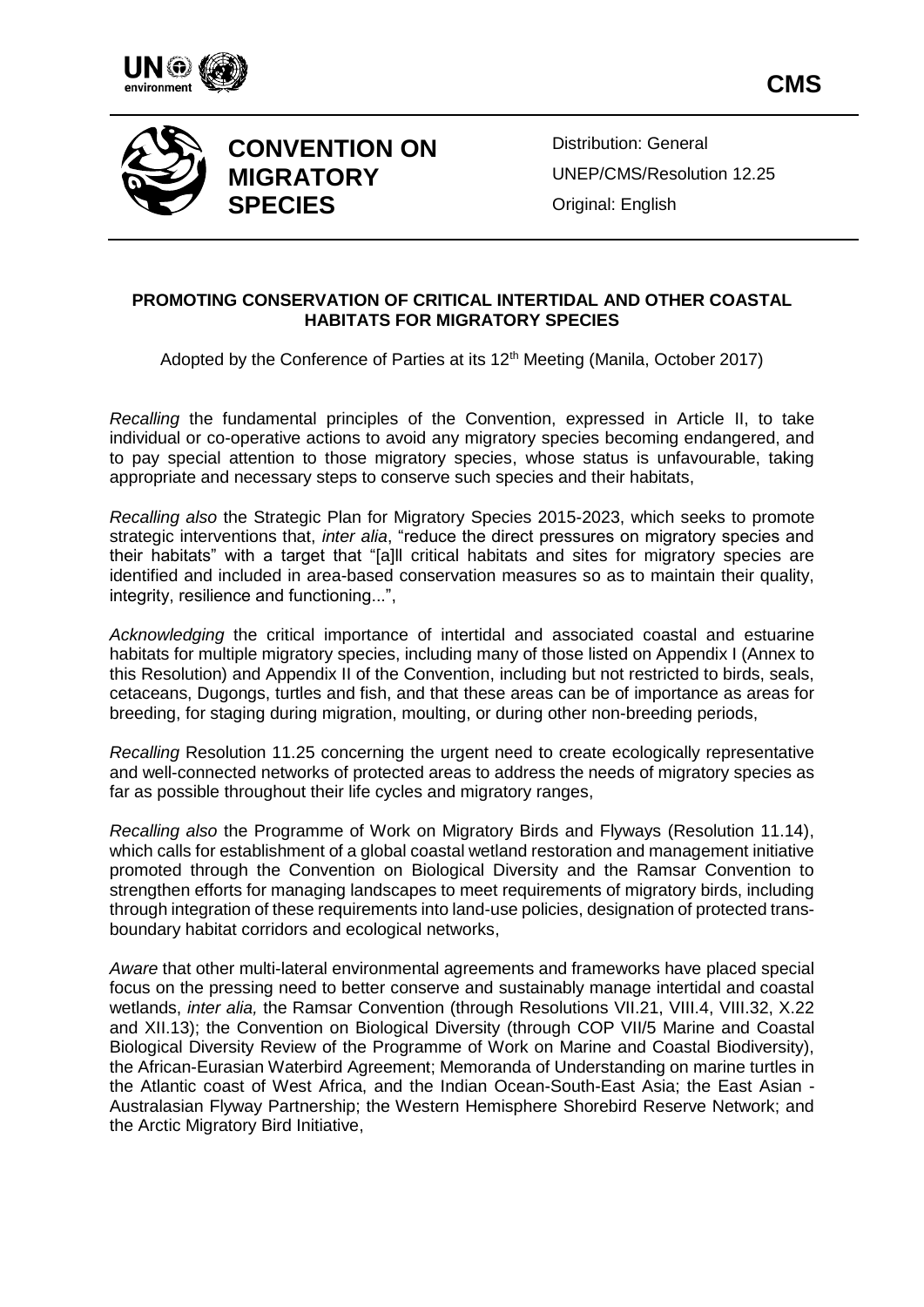*Noting* the recent positive experiences of both transboundary and linked World Heritage Site (WHS) designation for intertidal wetlands *inter alia* as sites of international importance for migratory species, notably the Wadden Sea Flyway Initiative linking the Wadden Sea WHS (the Netherlands, Germany and Denmark), and Banc d'Arguin WHS (Mauritania) and supporting the nomination of the Bijagos (Guinea-Bissau),

*Aware* of the potential for similar initiatives for other major intertidal wetlands; and *welcoming* the steps of the Yellow Sea nations towards World Heritage Site nomination of their coastal wetlands,

*Noting* that Ramsar Resolution XII.13 on wetlands and disaster risk reduction, referring also to CBD Decision XII/19 on ecosystem conservation and restoration, "welcome[d] initiatives that support the conservation and restoration of coastal wetlands, including options to build a 'Caring for Coasts' initiative as part of a global movement to restore coastal wetlands, and encourage[d] Contracting Parties to consider engaging in the development and implementation of the proposed initiative",

Yet noting that despite such international conservation attention and recognition, and national conservation programmes, intertidal habitats in most parts of the world remain subject to extreme pressures including from land-claim for development, pollution, and inappropriate and unsustainable uses, which removes or degrades the capacity of these habitats not only to support migratory and other species but also to sustain human communities dependent on the multiple ecosystem services of functioning intertidal habitats, and to degrade their capacity for carbon sequestration ('blue carbon'),

*Conscious that* the conservation and wise-use of intertidal wetlands poses particular practical problems, including the fact that they can fall within the jurisdiction of multiple national and local government agencies; that many straddle either international or internal national borders; their location at the terminus of catchments which can result in significant pollution inputs as well as significant reduction and disruption to sediment flows essential for ecosystem functioning due to water regulation structures such as upstream damming and flood defences, riverine inputs of sediment to deltas and other soft coastlines being of especially critical importance; the encroachment of invasive alien species such as shellfish, mangrove and Cordgrass (*Spartina*) species, and significant human populations resulting in intense development pressures derived from both land and sea, *but noting* good examples such as in the international Wadden Sea where such impediments have been addressed successfully,

*Recalling* that IUCN World Conservation Congress (WCC) 2016 Resolution 26 *Conservation of intertidal habitats and migratory waterbirds of the East Asian-Australasian Flyway, especially the Yellow Sea, in a global context,* "Requests the Director General, Commissions and Members to consider, in conjunction with the Convention on the Conservation of Migratory Species and the Ramsar Convention on Wetlands, as appropriate, to develop national/regional management plans for migratory birds within 'working coastal wetlands' (*i.e.* those used for shellfisheries, aquaculture, mariculture, fish ponds and salt pans) to benefit migratory bird populations and their habitats, which support numerous other species",

*Recognizing* that actions to conserve and sustainably use intertidal flats and other coastal wetlands can also contribute to achieving multiple Aichi Targets under the Strategic Plan for Biodiversity, UN Sustainable Development Goals, and the Paris Agreement (UNFCCC 2016),

#### *The Conference of the Parties to the Convention on the Conservation of Migratory Species of Wild Animals*

1. *Calls on* Parties, as a matter of urgency, to enhance significantly their efforts to conserve and promote the sustainable use of intertidal wetlands and other coastal habitats of importance for migratory species worldwide;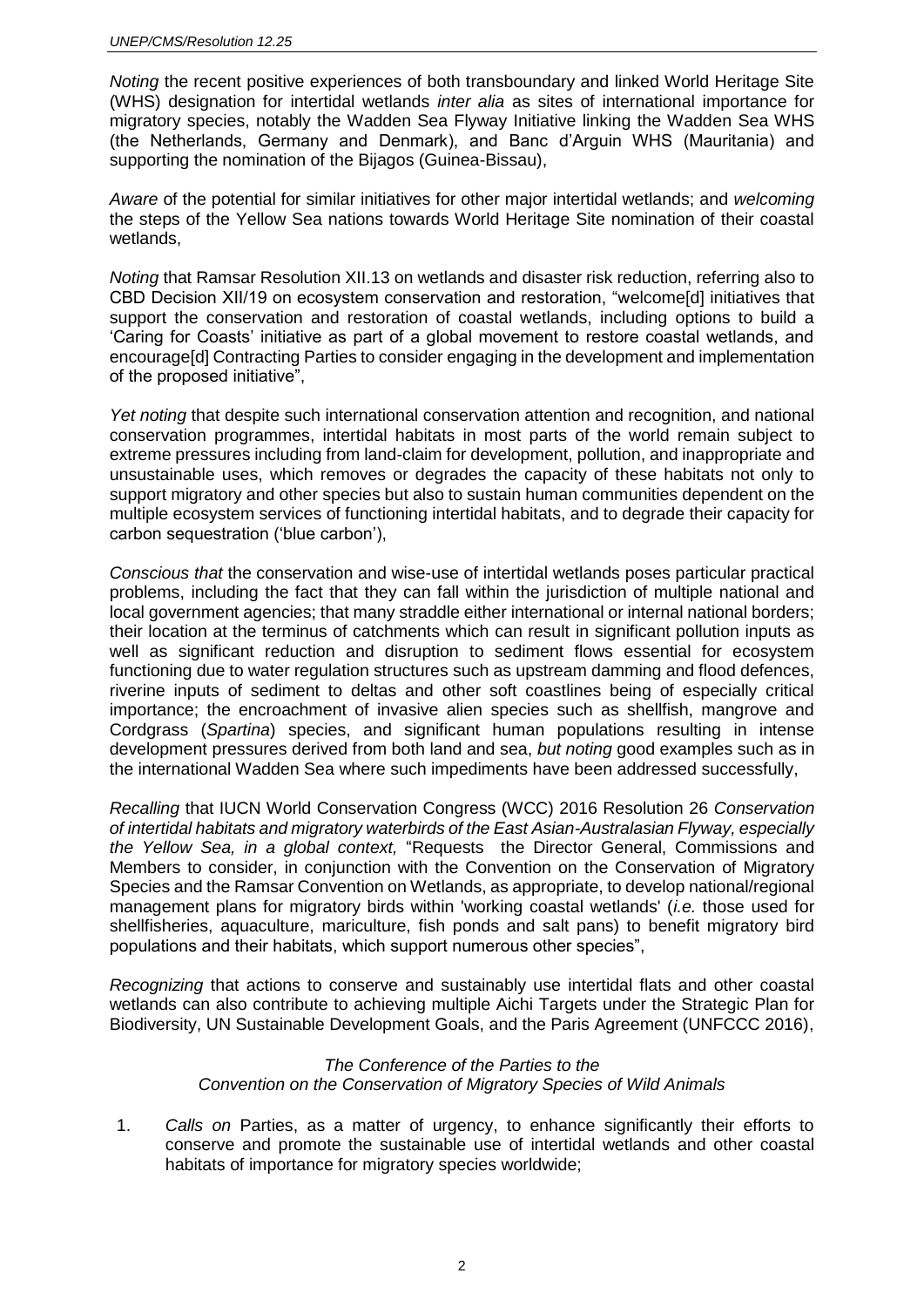#### *Coastal Forum*

- 2. *Requests* the Secretariat to explore actively with other relevant multilateral environmental agreements<sup>1</sup>, funding permitting, the possibility to set up a global 'Coastal Forum', to raise the profile of intertidal wetland and associated coastal habitats conservation and wise-use within relevant programmes of work, share experience and knowledge on solutions related to the conservation and management of these ecosystems, and to encourage stakeholders to support such an initiative;
- 3. *Requests* the Scientific Council, funding permitting, to seek input from the scientific subsidiary bodies of other multi-lateral environment agreements, to establish a multistakeholder working group, under the proposed Coastal Forum, to develop global guidance on the conservation, wise use and management of sustainable 'Working Coastal Habitats', in particular elaborating strategies and models for economic development, that maintain the ecological character and functionality of such habitats to the benefit of local communities and migratory species, and to submit this draft guidance for consideration at COP13;
- 4. *Urges* Parties and the Scientific Council, funding permitting, to support and engage in the establishment, under the Coastal Forum, of a "Caring for Coasts" initiative to promote restoration of coastal wetlands and other relevant habitats;

#### *Protected areas*

- 5. *Urges* Parties, in line with Target 10 of the Strategic Plan for Migratory Species 2015- 2023, to give urgent protection to remaining intertidal wetlands and associated coastal habitats of international importance, especially but not exclusively, in coastal regions that are suffering high rates of intertidal wetland loss, notably in Asia, paying particular attention to those sites that form part of the critical site networks of migratory species, such as the EAAFP Flyway Site Network and the Western Hemisphere Shorebird Reserve Network;
- 6. *Urges also* Parties with appropriately qualifying intertidal sites to consider them for nomination as World Heritage Sites as well as Ramsar Sites, including as serial transboundary sites as appropriate, and thus for waterbirds and other migratory species potentially forming ecological site networks with other key sites, in line with Resolution 11.25, and building on the approach of the Wadden Sea Flyway Initiative;
- 7. *Encourages* Parties to ensure that intertidal protected area boundaries include the entire ecosystem of importance to migratory waterbirds and other dependent migratory species, including inland roost sites; and *urges* Parties to review and modify boundaries of relevant protected areas to this end and create new protected areas as appropriate;

#### *Solutions to loss of intertidal flats*

8. *Encourages* Parties to recognize fully the international importance of their intertidal wetlands for migratory species and ecosystem services halting further approval of intertidal flat conversion (land claim) at priority sites for migratory species and other biodiversity, irrespective of protection status, until a full assessment of the economics of ecological services and identification needs for migratory species and other biodiversity can be completed;

l 1 potentially including but not restricted to the Ramsar Convention, the Convention on Biological Diversity, the CMS Family, the East Asian - Australasian Flyway Partnership, the Arctic Council's Arctic Migratory Bird Initiative, governments, the private sector, relevant international and national non-governmental organizations, experts and stakeholders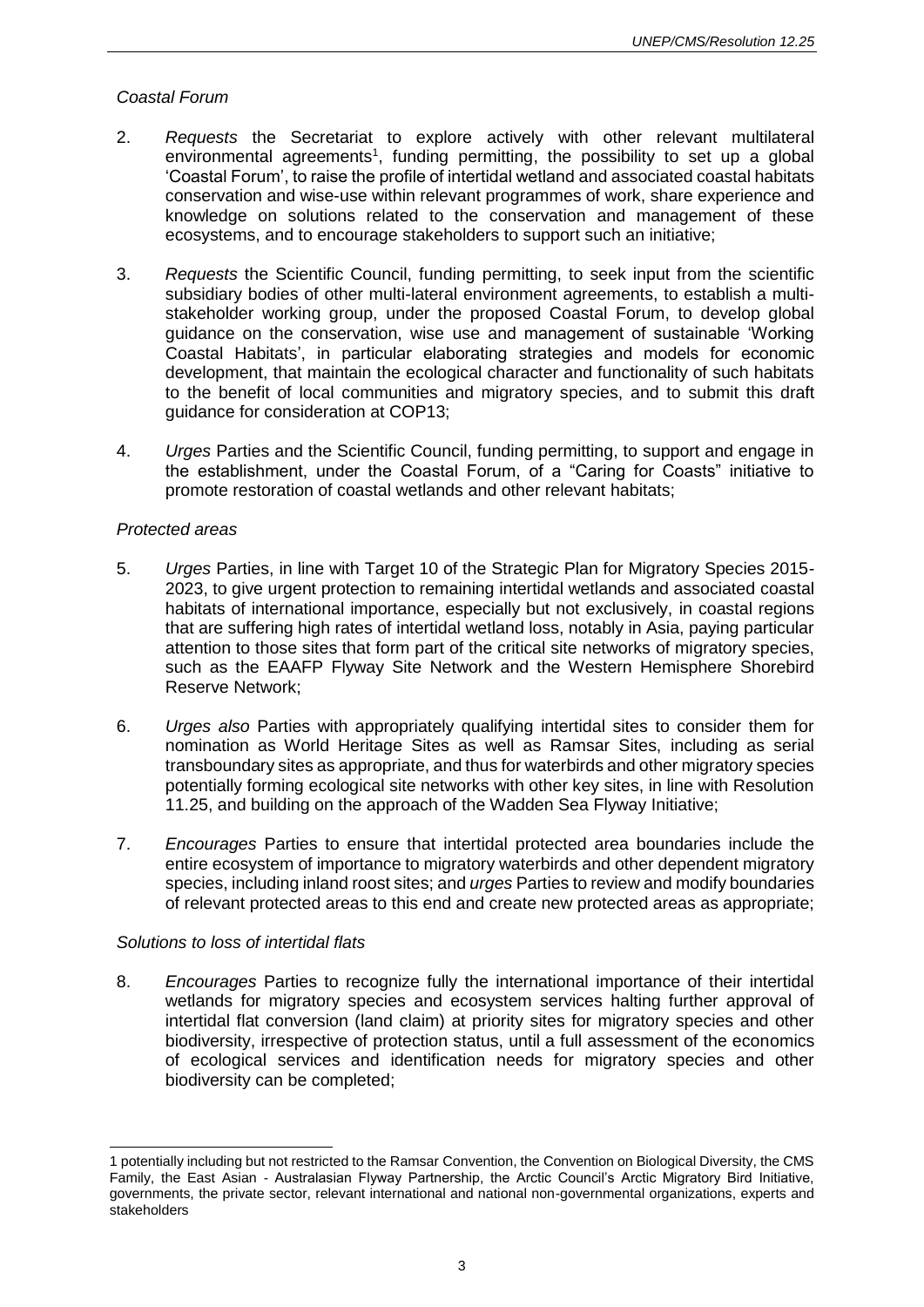- 9. *Urges* Parties, in line with Target 4 of the Strategic Plan for Migratory Species 2015- 2023, to withdraw or modify any perverse incentives to convert intertidal or other coastal wetland habitats, and additionally, to implement sustainable coastal engineered measures for climate adaptation, coastal defense and risk reduction, in line with innovative nature-based solutions including "Building with Nature" principles, that ensure maintenance and restoration of mudflats, sand banks, barrier islands and other critical habitat such as mangroves, saltmarshes and seagrass beds;
- 10. *Encourages* Parties to develop pilot schemes to demonstrate flyway-scale Net Positive Impact of critically important areas including offsetting approaches that involve corporations and governments;
- 11. *Urges* Parties and *invite*s non-Party Range States to ensure that coastal sediment needs from riverine inputs are maintained through the appropriate regulation of outflows from dams or other water regulation structures through the implementation of the Ramsar Convention's guidance on environmental flows (Resolutions VIII.1 and X.19);
- 12. *Encourages* Parties and *invites* Range States along the East Asian Australasian Flyway, in line with Document WCC-2012-Res-028 on *Conservation of the East Asian - Australasian Flyway and its threatened waterbirds, with particular reference to the Yellow Sea* (International Union for Conservation of Nature, IUCN)*,* and the West Asian-East African Flyway, in view of the importance of cooperation between countries for achieving effective management, to develop international and national action plans and coastal zone plans by 2020 to secure the future of this fundamentally important resource, and for new Parties, particularly those with important intertidal areas, to join up to this Convention;
- 13. *Encourages* Parties and *invites* Range States in the Americas to implement the strategies and actions to protect, maintain, manage and restore intertidal habitats as identified in the Atlantic Flyway Shorebird Initiative Business Plan, and the Pacific Americas Shorebird Conservation Strategy.

#### *Public awareness*

- 14. *Strongly encourages* the development of programmes and initiatives including, for example, festivals associated with the arrival of migratory species, eco-tourism initiatives including those linked to gastronomic appreciation of sustainable seafood, and encouragement of responsible public access to tidal flats that communicate the importance of intertidal wetlands and associated habitats to the public, policy-makers and other stakeholders (including relevant sectors of the business community), and *urges* the sharing of such experience, for example through any Coastal Forum established under paragraph 2 above;
- 15. *Requests* the Secretariat to consider the issues contained in this Resolution as a theme for a future World Migratory Bird Day and other awareness raising linked-activities and initiatives, including World Fish Migration Day.

#### *Reporting*

16. *Calls on* Parties and the Scientific Council to report progress in implementing this Resolution, including assessments of the efficacy of measures taken, to each meeting of the Conference of the Parties including through their National Reports.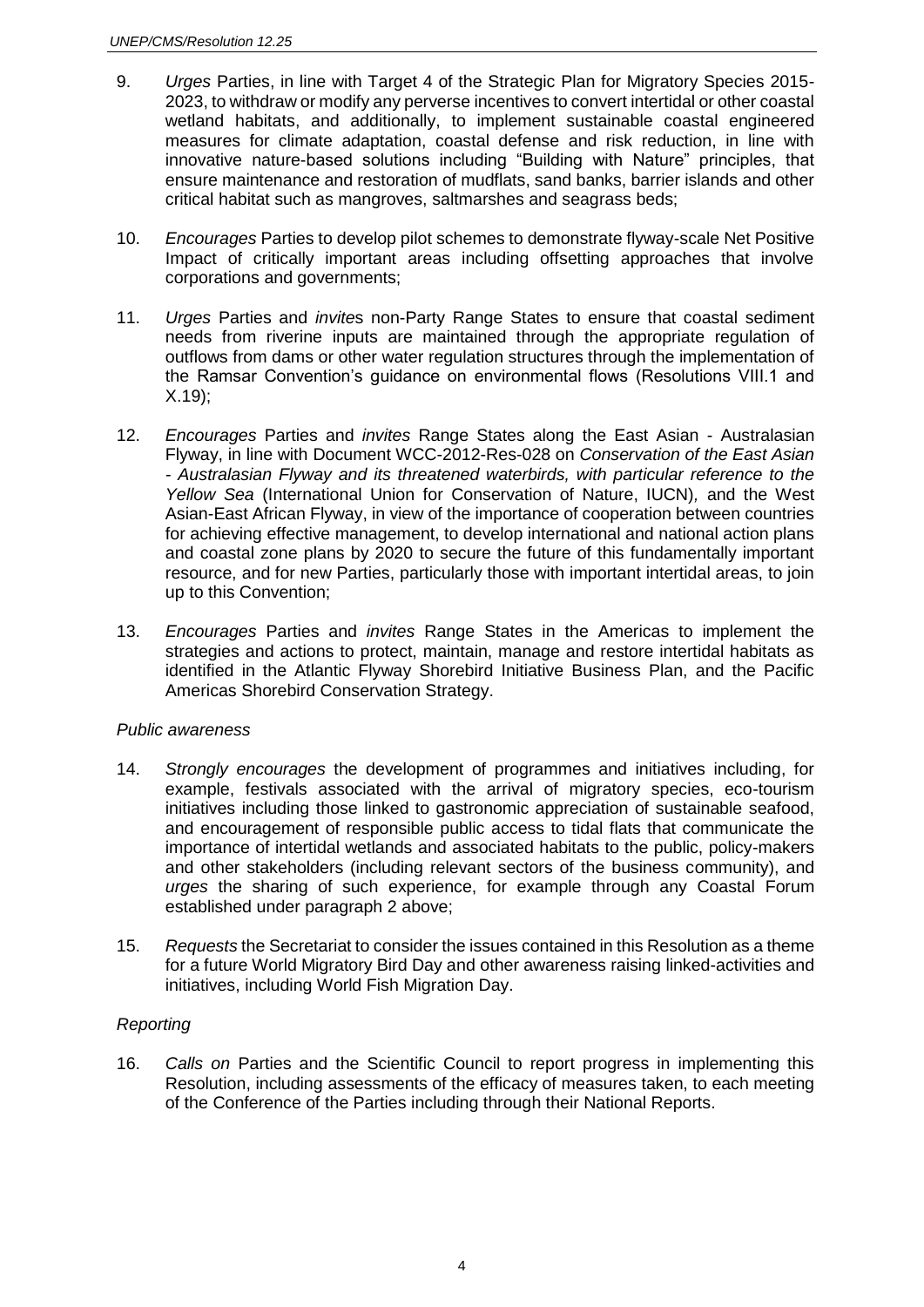### **Annex to Resolution 12.25**

| Order        | Family        | <b>Species</b>                                                                | <b>CMS Region</b> |      |                                                 |               |        |         |                  | <b>Migratory Bird Flyway</b><br>Black Sea-<br>Mediterranean<br>Flyway<br>Central Asian<br>Flyway<br>East Atlantic<br>Flyway<br>East Asia –<br>Australasian<br>Flyway<br>West Asian -<br>East Africa<br>Flyway |  |  |  |  |                |
|--------------|---------------|-------------------------------------------------------------------------------|-------------------|------|-------------------------------------------------|---------------|--------|---------|------------------|---------------------------------------------------------------------------------------------------------------------------------------------------------------------------------------------------------------|--|--|--|--|----------------|
|              |               |                                                                               | Africa            | Asia | South & Central<br>America and the<br>Caribbean | North America | Europe | Oceania | Americas Flyways |                                                                                                                                                                                                               |  |  |  |  | Pacific flyway |
| Sirenia      | Trichechidae  | Manatee Trichechus<br>manatus (populations<br>between Honduras and<br>Panama) |                   |      |                                                 |               |        |         |                  |                                                                                                                                                                                                               |  |  |  |  |                |
| Sirenia      | Trichechidae  | West African Manatee<br>Trichechus senegalensis                               |                   |      |                                                 |               |        |         |                  |                                                                                                                                                                                                               |  |  |  |  |                |
| Carnivora    | Mustelidae    | Marine Otter Lontra felina                                                    |                   |      |                                                 |               |        |         |                  |                                                                                                                                                                                                               |  |  |  |  |                |
| Carnivora    | Mustelidae    | Southern River Otter Lontra<br>provocax                                       |                   |      |                                                 |               |        |         |                  |                                                                                                                                                                                                               |  |  |  |  |                |
| Carnivora    | Phocidae      | Mediterranean Monk Seal<br>Monachus monachus                                  |                   |      |                                                 |               |        |         |                  |                                                                                                                                                                                                               |  |  |  |  |                |
| Cetacea      | Delphinidae   | Atlantic Humpback Dolphin<br>Sousa teuszii                                    |                   |      |                                                 |               |        |         |                  |                                                                                                                                                                                                               |  |  |  |  |                |
| Cetacea      | Pontoporiidae | Franciscana Pontoporia<br>blainvillei                                         |                   |      |                                                 |               |        |         |                  |                                                                                                                                                                                                               |  |  |  |  |                |
| Anseriformes | Anatidae      | <b>Lesser White-fronted Goose</b><br>Anser erythropus                         |                   |      |                                                 |               |        |         |                  |                                                                                                                                                                                                               |  |  |  |  |                |
| Anseriformes | Anatidae      | Steller's Eider Polysticta<br>stelleri                                        |                   |      |                                                 |               |        |         |                  |                                                                                                                                                                                                               |  |  |  |  |                |
| Anseriformes | Anatidae      | Baer's Pochard Aythya baeri                                                   |                   |      |                                                 |               |        |         |                  |                                                                                                                                                                                                               |  |  |  |  |                |
| Anseriformes | Anatidae      | Ferruginous Duck Aythya<br>nyroca                                             |                   |      |                                                 |               |        |         |                  |                                                                                                                                                                                                               |  |  |  |  |                |
| Gruiformes   | Gruidae       | Red-crowned Crane Grus<br>japonensis                                          |                   |      |                                                 |               |        |         |                  |                                                                                                                                                                                                               |  |  |  |  |                |
| Gruiformes   | Gruidae       | <b>Hooded Crane Grus</b><br>monacha                                           |                   |      |                                                 |               |        |         |                  |                                                                                                                                                                                                               |  |  |  |  |                |

## **Species listed on Appendix I of the Convention that are significantly dependent on inter-tidal and other associated coastal habitats.**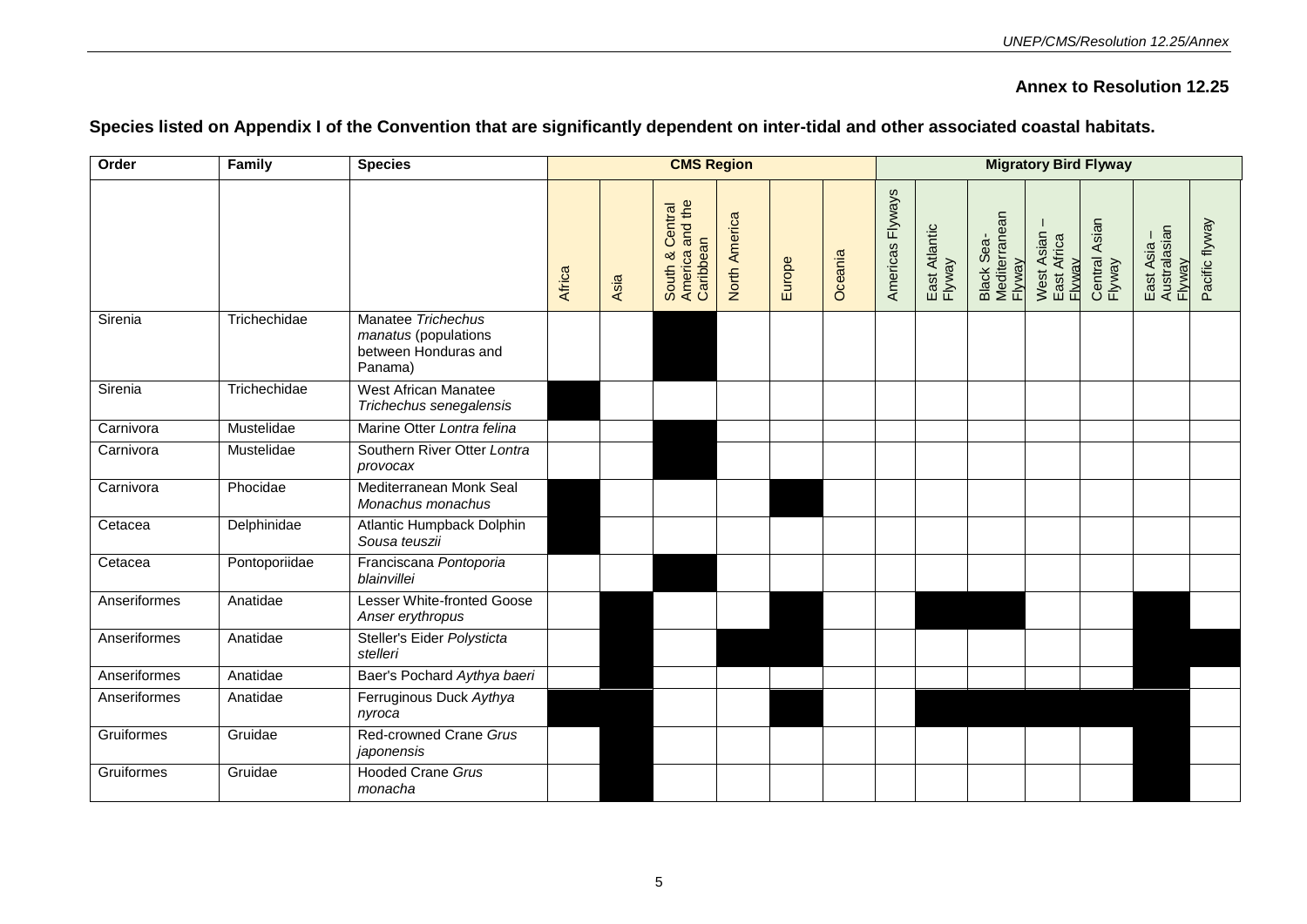| Order             | Family            | <b>Species</b>                                                                       | <b>CMS Region</b> |      |                                                 |               |        |         |                  |                         | <b>Migratory Bird Flyway</b>          |                                     |                         |                                       |                |
|-------------------|-------------------|--------------------------------------------------------------------------------------|-------------------|------|-------------------------------------------------|---------------|--------|---------|------------------|-------------------------|---------------------------------------|-------------------------------------|-------------------------|---------------------------------------|----------------|
|                   |                   |                                                                                      | Africa            | Asia | South & Central<br>America and the<br>Caribbean | North America | Europe | Oceania | Americas Flyways | East Atlantic<br>Flyway | Black Sea-<br>Mediterranean<br>Flyway | West Asian<br>East Africa<br>Flyway | Central Asian<br>Flyway | East Asia –<br>Australasian<br>Flyway | Pacific flyway |
| Sphenisciformes   | Spheniscidae      | Humboldt Penguin<br>Spheniscus humboldti                                             |                   |      |                                                 |               |        |         |                  |                         |                                       |                                     |                         |                                       |                |
| Procellariiformes | Procellariidae    | Bermuda Petrel Pterodroma<br>cahow                                                   |                   |      |                                                 |               |        |         |                  |                         |                                       |                                     |                         |                                       |                |
| Procellariiformes | Procellariidae    | <b>Balearic Shearwater Puffinus</b><br>mauretanicus                                  |                   |      |                                                 |               |        |         |                  |                         |                                       |                                     |                         |                                       |                |
| Procellariiformes | Procellariidae    | Peruvian Diving-petrel<br>Pelecanoides garnotii                                      |                   |      |                                                 |               |        |         |                  |                         |                                       |                                     |                         |                                       |                |
| Ciconiiformes     | Ciconiidae        | Oriental Stork Ciconia<br>boyciana                                                   |                   |      |                                                 |               |        |         |                  |                         |                                       |                                     |                         |                                       |                |
| Pelecaniformes    | Threskiornithidae | <b>Black-faced Spoonbill</b><br>Platalea minor                                       |                   |      |                                                 |               |        |         |                  |                         |                                       |                                     |                         |                                       |                |
| Pelecaniformes    | Ardeidae          | Madagascar Pond-heron<br>Ardeola idae                                                |                   |      |                                                 |               |        |         |                  |                         |                                       |                                     |                         |                                       |                |
| Pelecaniformes    | Ardeidae          | Chinese Egret Egretta<br>eulophotes                                                  |                   |      |                                                 |               |        |         |                  |                         |                                       |                                     |                         |                                       |                |
| Pelecaniformes    | Pelecanidae       | Dalmatian Pelican<br>Pelecanus crispus                                               |                   |      |                                                 |               |        |         |                  |                         |                                       |                                     |                         |                                       |                |
| Pelecaniformes    | Pelecanidae       | <b>Great White Pelican</b><br>Pelecanus onocrotalus (only<br>Palearctic populations) |                   |      |                                                 |               |        |         |                  |                         |                                       |                                     |                         |                                       |                |
| Charadriiformes   | Scolopacidae      | <b>Bristle-thighed Curlew</b><br>Numenius tahitiensis                                |                   |      |                                                 |               |        |         |                  |                         |                                       |                                     |                         |                                       |                |
| Charadriiformes   | Scolopacidae      | <b>Eskimo Curlew Numenius</b><br>borealis                                            |                   |      |                                                 |               |        |         |                  |                         |                                       |                                     |                         |                                       |                |
| Charadriiformes   | Scolopacidae      | <b>Slender-billed Curlew</b><br>Numenius tenuirostris                                |                   |      |                                                 |               |        |         |                  |                         |                                       |                                     |                         |                                       |                |
| Charadriiformes   | Scolopacidae      | <b>Eastern Curlew Numenius</b><br>madagascariensis                                   |                   |      |                                                 |               |        |         |                  |                         |                                       |                                     |                         |                                       |                |
| Charadriiformes   | Scolopacidae      | <b>Great Knot Calidris</b><br>tenuirostris                                           |                   |      |                                                 |               |        |         |                  |                         |                                       |                                     |                         |                                       |                |
| Charadriiformes   | Scolopacidae      | Red Knot Calidris canutus<br>rufa                                                    |                   |      |                                                 |               |        |         |                  |                         |                                       |                                     |                         |                                       |                |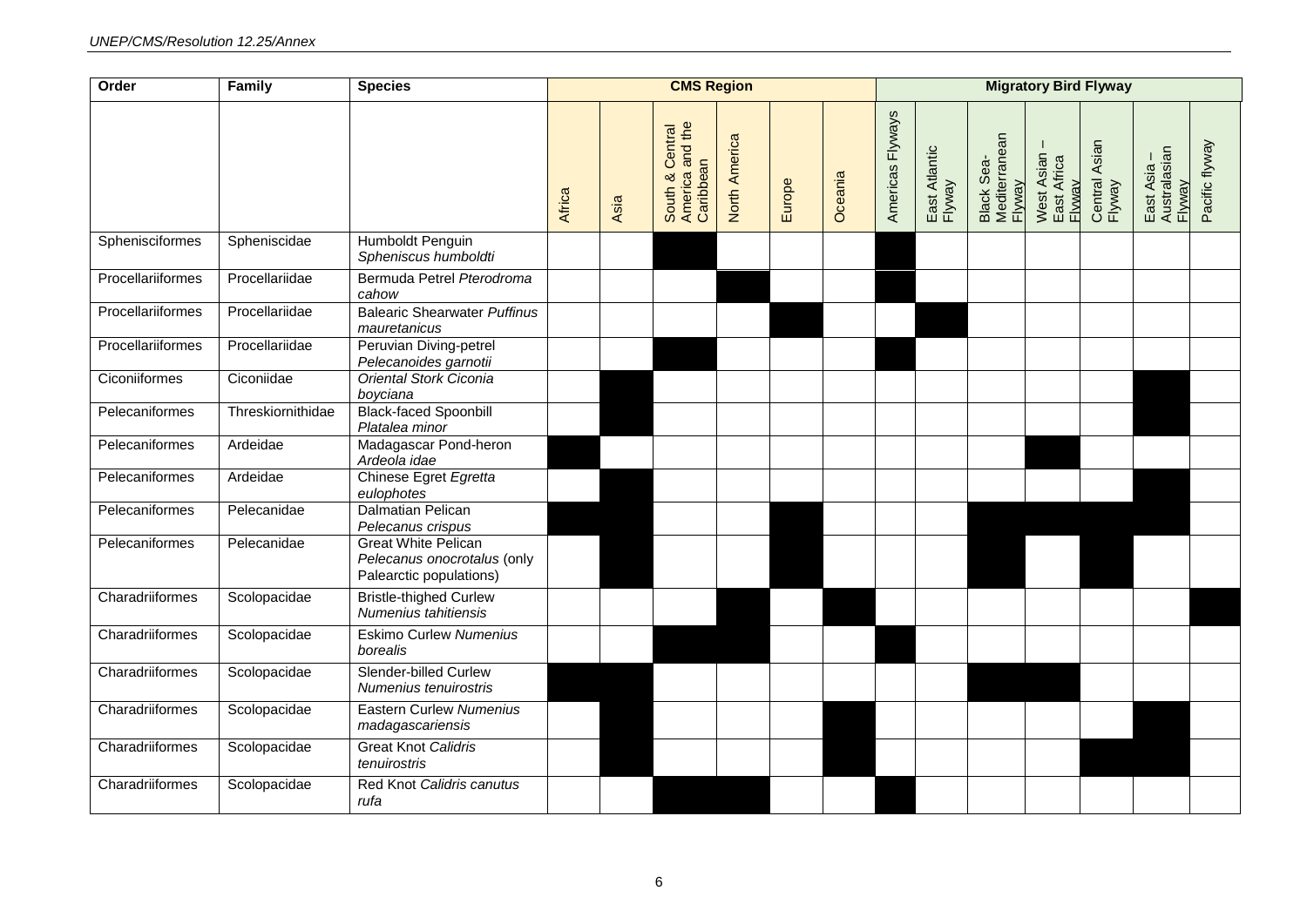| Order           | Family       | <b>Species</b>                                                  |        |      | <b>CMS Region</b>                               |               |        |         | <b>Migratory Bird Flyway</b> |                         |                                       |                                     |                         |                                       |                |  |
|-----------------|--------------|-----------------------------------------------------------------|--------|------|-------------------------------------------------|---------------|--------|---------|------------------------------|-------------------------|---------------------------------------|-------------------------------------|-------------------------|---------------------------------------|----------------|--|
|                 |              |                                                                 | Africa | Asia | South & Central<br>America and the<br>Caribbean | North America | Europe | Oceania | Americas Flyways             | East Atlantic<br>Flyway | Black Sea-<br>Mediterranean<br>Flyway | West Asian<br>East Africa<br>Flwwav | Central Asian<br>Flyway | East Asia –<br>Australasian<br>Flyway | Pacific flyway |  |
| Charadriiformes | Scolopacidae | Spoon-billed Sandpiper<br>Calidris pygmaea                      |        |      |                                                 |               |        |         |                              |                         |                                       |                                     |                         |                                       |                |  |
| Charadriiformes | Scolopacidae | <b>Buff-breasted Sandpiper</b><br>Calidris subruficollis        |        |      |                                                 |               |        |         |                              |                         |                                       |                                     |                         |                                       |                |  |
| Charadriiformes | Scolopacidae | Semipalmated Sandpiper<br>Calidris pusilla                      |        |      |                                                 |               |        |         |                              |                         |                                       |                                     |                         |                                       |                |  |
| Charadriiformes | Scolopacidae | Spotted Greenshank Tringa<br>guttifer                           |        |      |                                                 |               |        |         |                              |                         |                                       |                                     |                         |                                       |                |  |
| Charadriiformes | Laridae      | Saunder's Gull<br>Saundersilarus saundersi                      |        |      |                                                 |               |        |         |                              |                         |                                       |                                     |                         |                                       |                |  |
| Charadriiformes | Laridae      | Relict Gull Larus relictus                                      |        |      |                                                 |               |        |         |                              |                         |                                       |                                     |                         |                                       |                |  |
| Charadriiformes | Laridae      | White-eyed Gull Larus<br>leucophthalmus                         |        |      |                                                 |               |        |         |                              |                         |                                       |                                     |                         |                                       |                |  |
| Charadriiformes | Laridae      | Audouin's Gull Larus<br>audouinii                               |        |      |                                                 |               |        |         |                              |                         |                                       |                                     |                         |                                       |                |  |
| Charadriiformes | Laridae      | Olrog's Gull Larus atlanticus                                   |        |      |                                                 |               |        |         |                              |                         |                                       |                                     |                         |                                       |                |  |
| Charadriiformes | Laridae      | Peruvian Tern Sternula<br>lorata                                |        |      |                                                 |               |        |         |                              |                         |                                       |                                     |                         |                                       |                |  |
| Charadriiformes | Laridae      | <b>Chinese Crested Tern</b><br>Thalasseus bernsteini            |        |      |                                                 |               |        |         |                              |                         |                                       |                                     |                         |                                       |                |  |
| Charadriiformes | Alcidae      | Japanese Murrelet<br>Synthliboramphus<br>wumizusume             |        |      |                                                 |               |        |         |                              |                         |                                       |                                     |                         |                                       |                |  |
| Accipitriformes | Accipitridae | White-tailed Sea-eagle<br>Haliaeetus albicilla                  |        |      |                                                 |               |        |         |                              |                         |                                       |                                     |                         |                                       |                |  |
| Accipitriformes | Accipitridae | Steller's Sea-eagle<br>Haliaeetus pelagicus                     |        |      |                                                 |               |        |         |                              |                         |                                       |                                     |                         |                                       |                |  |
| Falconiformes   | Falconidae   | Saker Falcon Falco cherrug<br>(except Mongolian<br>populations) |        |      |                                                 |               |        |         |                              |                         |                                       |                                     |                         |                                       |                |  |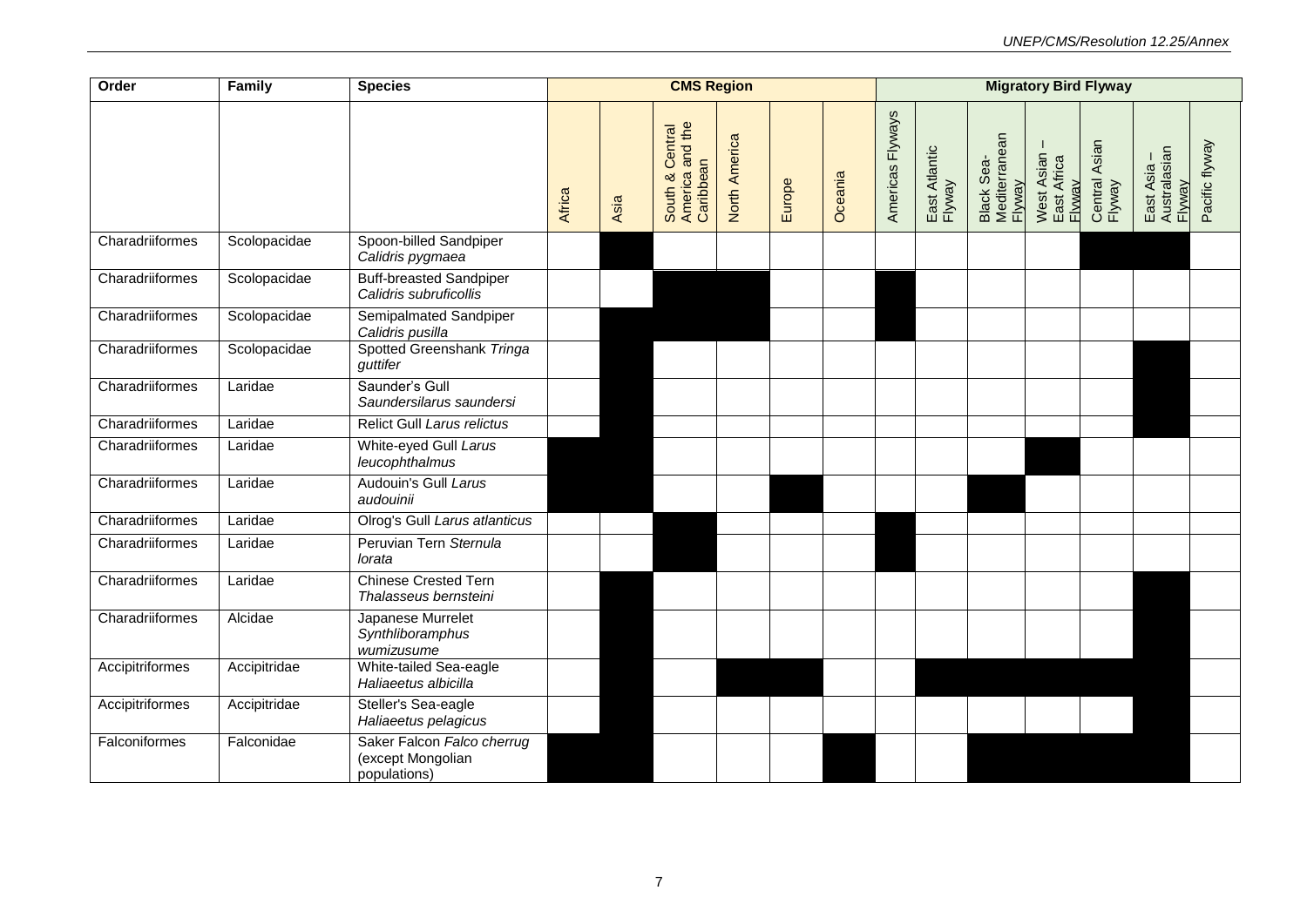| Order               | Family         | <b>Species</b>                                      | <b>CMS Region</b> |      |                                                 |               |        |         |                  |                         |                                       |                                     | <b>Migratory Bird Flyway</b> |                                     |                |  |  |
|---------------------|----------------|-----------------------------------------------------|-------------------|------|-------------------------------------------------|---------------|--------|---------|------------------|-------------------------|---------------------------------------|-------------------------------------|------------------------------|-------------------------------------|----------------|--|--|
|                     |                |                                                     | Africa            | Asia | America and the<br>South & Central<br>Caribbean | North America | Europe | Oceania | Americas Flyways | East Atlantic<br>Flyway | Black Sea-<br>Mediterranean<br>Flyway | West Asian<br>East Africa<br>Flyway | Central Asian<br>Flyway      | Australasian<br>East Asia<br>Flyway | Pacific flyway |  |  |
| Passeriformes       | Acrocephalidae | <b>Basra Reed Warbler</b><br>Acrocephalus griseldis |                   |      |                                                 |               |        |         |                  |                         |                                       |                                     |                              |                                     |                |  |  |
| Passeriformes       | Acrocephalidae | <b>Aquatic Warbler</b><br>Acrocephalus paludicola   |                   |      |                                                 |               |        |         |                  |                         |                                       |                                     |                              |                                     |                |  |  |
| Passeriformes       | Parulidae      | Kirtland's Warbler Dendroica<br>kirtlandii          |                   |      |                                                 |               |        |         |                  |                         |                                       |                                     |                              |                                     |                |  |  |
| Testudinata         | Cheloniidae    | Green Turtle Chelonia<br>mydas                      |                   |      |                                                 |               |        |         |                  |                         |                                       |                                     |                              |                                     |                |  |  |
| Testudinata         | Cheloniidae    | Loggerhead Turtle Caretta<br>caretta                |                   |      |                                                 |               |        |         |                  |                         |                                       |                                     |                              |                                     |                |  |  |
| Testudinata         | Cheloniidae    | <b>Hawksbill Turtle</b><br>Eretmochelys imbricata   |                   |      |                                                 |               |        |         |                  |                         |                                       |                                     |                              |                                     |                |  |  |
| Testudinata         | Cheloniidae    | Kemp's Ridley Lepidochelys<br>kempii                |                   |      |                                                 |               |        |         |                  |                         |                                       |                                     |                              |                                     |                |  |  |
| Testudinata         | Cheloniidae    | Olive Ridley Lepidochelys<br>olivacea               |                   |      |                                                 |               |        |         |                  |                         |                                       |                                     |                              |                                     |                |  |  |
| Testudinata         | Dermochelyidae | Leatherback Dermochelys<br>coriacea                 |                   |      |                                                 |               |        |         |                  |                         |                                       |                                     |                              |                                     |                |  |  |
| Lamniformes         | Lamnidae       | <b>Great White Shark</b><br>Carcharodon carcharias  |                   |      |                                                 |               |        |         |                  |                         |                                       |                                     |                              |                                     |                |  |  |
| Pristiformes        | Pristidae      | Narrow Sawfish Anoxypristis<br>cuspidata            |                   |      |                                                 |               |        |         |                  |                         |                                       |                                     |                              |                                     |                |  |  |
| <b>Pristiformes</b> | Pristidae      | Dwarf Sawfish Pristis clavata                       |                   |      |                                                 |               |        |         |                  |                         |                                       |                                     |                              |                                     |                |  |  |
| Pristiformes        | Pristidae      | <b>Smalltooth Sawfish Pristis</b><br>pectinata      |                   |      |                                                 |               |        |         |                  |                         |                                       |                                     |                              |                                     |                |  |  |
| <b>Pristiformes</b> | Pristidae      | Green Sawfish Pristis zijsron                       |                   |      |                                                 |               |        |         |                  |                         |                                       |                                     |                              |                                     |                |  |  |
| Pristiformes        | Pristidae      | Largetooth Sawfish Pristis<br>pristis               |                   |      |                                                 |               |        |         |                  |                         |                                       |                                     |                              |                                     |                |  |  |
| Myliobatiformes     | Myliobatidae   | Reef Manta Ray Manta<br>alfredi                     |                   |      |                                                 |               |        |         |                  |                         |                                       |                                     |                              |                                     |                |  |  |